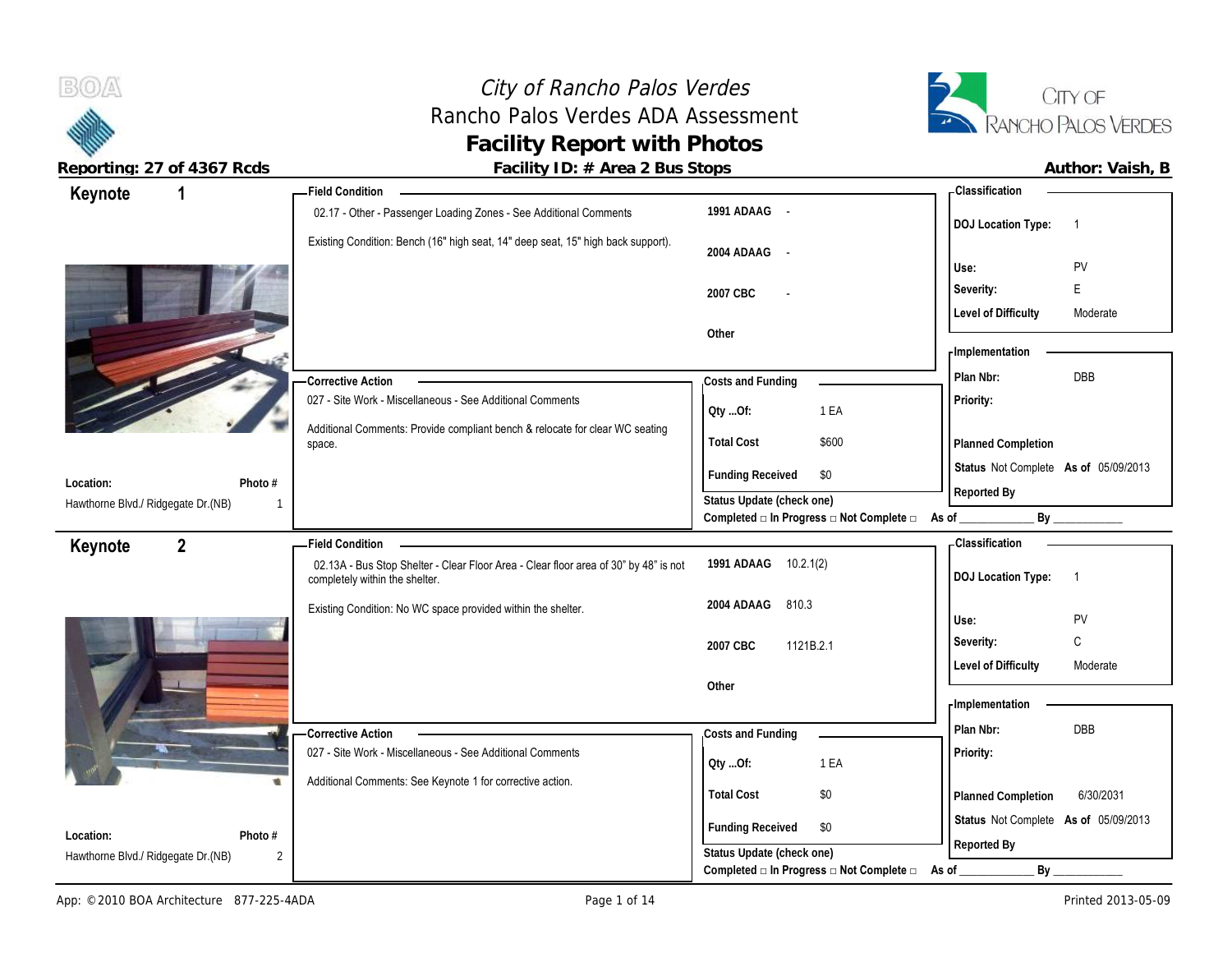## City of Rancho Palos Verdes Rancho Palos Verdes ADA Assessment **Facility Report with Photos**



| Keynote                                   | 3                                      | <b>Field Condition</b>                                                                                                                              |                                                                               | - Classification                            |
|-------------------------------------------|----------------------------------------|-----------------------------------------------------------------------------------------------------------------------------------------------------|-------------------------------------------------------------------------------|---------------------------------------------|
|                                           |                                        | 02.12A - Bus Stop Pad Slope Parallel to Roadway - Bus stop pad is not at the<br>same slope as the roadway in the direction parallel to the roadway. | 10.2.1<br>1991 ADAAG                                                          | <b>DOJ Location Type:</b><br>$\overline{1}$ |
|                                           |                                        | Existing Condition: 5.3% RS at bus pad, 3.2% RS at the road.                                                                                        | 2004 ADAAG<br>810.2.4                                                         | Use:<br>PV                                  |
|                                           |                                        |                                                                                                                                                     |                                                                               | C<br>Severity:                              |
|                                           |                                        |                                                                                                                                                     | 1121B.2.1<br>2007 CBC                                                         | <b>Level of Difficulty</b><br>High          |
|                                           |                                        |                                                                                                                                                     | Other                                                                         |                                             |
|                                           |                                        |                                                                                                                                                     |                                                                               | - Implementation                            |
|                                           |                                        | <b>Corrective Action</b>                                                                                                                            | Costs and Funding                                                             | DBB<br>Plan Nbr:                            |
|                                           |                                        | 006 - Concrete Walk - Remove non-compliant pavement and replace with new                                                                            |                                                                               | Priority:                                   |
|                                           |                                        | concrete (area as shown on the drawings). The walkway slope shall not exceed 5%                                                                     | 40 SF<br>QtyOf:                                                               |                                             |
|                                           |                                        | along the POT and cross slope shall not exceed 2%.                                                                                                  | <b>Total Cost</b><br>\$768                                                    | 6/30/2031<br>Planned Completion             |
|                                           |                                        | <b>Additional Comments:</b>                                                                                                                         |                                                                               | Status Not Complete As of 05/09/2013        |
| Location:                                 | Photo #                                |                                                                                                                                                     | <b>Funding Received</b><br>\$0                                                | Reported By                                 |
| Hawthorne Blvd./ Granvia Altamira<br>(SB) | 3                                      |                                                                                                                                                     | Status Update (check one)<br>Completed □ In Progress □ Not Complete □ As of _ | By                                          |
|                                           |                                        |                                                                                                                                                     |                                                                               |                                             |
| Keynote                                   | 4                                      | <b>Field Condition</b>                                                                                                                              | 10.2.1<br>1991 ADAAG                                                          | - Classification                            |
|                                           |                                        | 02.12B - Bus Stop Pad Slope Perpendicular to Roadway - Bus stop pad slope<br>perpendicular to the roadway exceeds 2%.                               |                                                                               | <b>DOJ Location Type:</b><br>$\overline{1}$ |
|                                           |                                        | Existing Condition: 3.3% CS.                                                                                                                        | 2004 ADAAG<br>810.2.4                                                         |                                             |
|                                           |                                        |                                                                                                                                                     |                                                                               | Use:<br>PV                                  |
|                                           |                                        |                                                                                                                                                     | 2007 CBC<br>1121B.2.1                                                         | C<br>Severity:                              |
|                                           |                                        |                                                                                                                                                     |                                                                               | <b>Level of Difficulty</b><br>Moderate      |
|                                           |                                        |                                                                                                                                                     | Other                                                                         |                                             |
|                                           |                                        |                                                                                                                                                     |                                                                               | - Implementation                            |
|                                           |                                        | - Corrective Action                                                                                                                                 | Costs and Funding                                                             | Plan Nbr:<br><b>DBB</b>                     |
|                                           |                                        | 027 - Site Work - Miscellaneous - See Additional Comments                                                                                           | 1 EA<br>QtyOf:                                                                | Priority:                                   |
|                                           |                                        | Additional Comments: See Keynote 3 for corrective action.                                                                                           |                                                                               |                                             |
|                                           |                                        |                                                                                                                                                     | <b>Total Cost</b><br>\$0                                                      | 6/30/2031<br>Planned Completion             |
| Location:                                 | Photo #                                |                                                                                                                                                     | <b>Funding Received</b><br>\$0                                                | Status Not Complete As of 05/09/2013        |
|                                           |                                        |                                                                                                                                                     |                                                                               | Reported By                                 |
|                                           | Hawthorne Blvd./ Granvia Altamira<br>3 |                                                                                                                                                     | Status Update (check one)                                                     |                                             |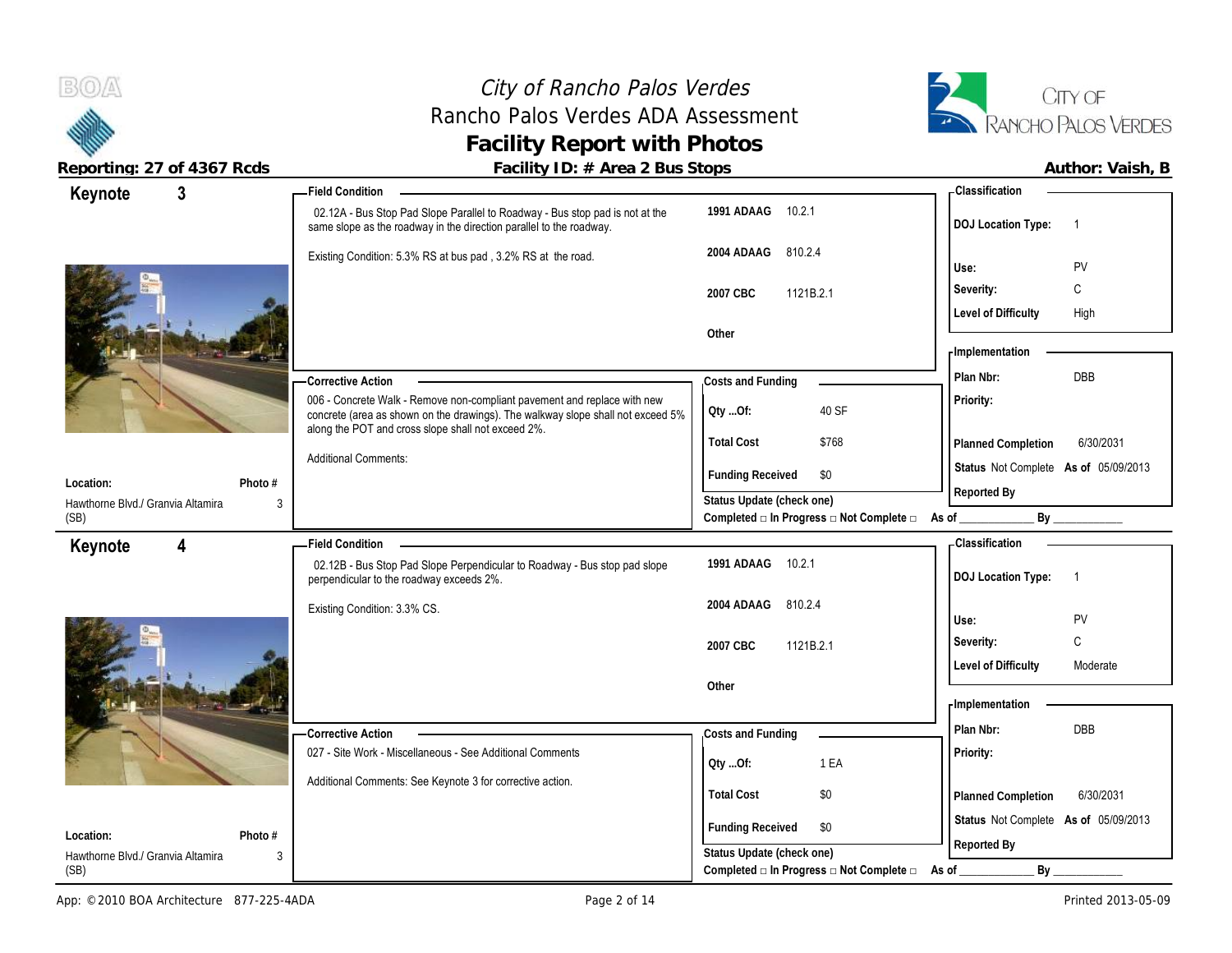$B(0)$ A

## City of Rancho Palos Verdes Rancho Palos Verdes ADA Assessment **Facility Report with Photos**



| $5\phantom{.0}$<br>Keynote                                   | <b>Field Condition</b>                                                                                                                                                                                            |                                                             | <b>Classification</b>                       |
|--------------------------------------------------------------|-------------------------------------------------------------------------------------------------------------------------------------------------------------------------------------------------------------------|-------------------------------------------------------------|---------------------------------------------|
|                                                              | 02.11A - Bus Stop Pad Size - Bus stop pad does not measure 8' long (measured<br>from the curb or vehicle roadway edge) by 5' wide (measured parallel to the vehicle                                               | 1991 ADAAG 10.2.1                                           | <b>DOJ Location Type:</b><br>$\overline{1}$ |
|                                                              | roadway).                                                                                                                                                                                                         | 2004 ADAAG<br>810.2.2                                       |                                             |
|                                                              | Existing Condition: Bus pad 5' long x 5' wide.                                                                                                                                                                    |                                                             | PV<br>Use:                                  |
|                                                              |                                                                                                                                                                                                                   | 1121B.1<br>2007 CBC                                         | С<br>Severity:                              |
|                                                              |                                                                                                                                                                                                                   |                                                             | <b>Level of Difficulty</b><br>High          |
|                                                              |                                                                                                                                                                                                                   | Other                                                       | - Implementation                            |
|                                                              |                                                                                                                                                                                                                   |                                                             | <b>DBB</b><br>Plan Nbr:                     |
|                                                              | Corrective Action                                                                                                                                                                                                 | Costs and Funding                                           |                                             |
|                                                              | 006 - Concrete Walk - Remove non-compliant pavement and replace with new<br>concrete (area as shown on the drawings). The walkway slope shall not exceed 5%<br>along the POT and cross slope shall not exceed 2%. | 15 SF<br>Qty Of:                                            | Priority:                                   |
|                                                              |                                                                                                                                                                                                                   | <b>Total Cost</b><br>\$288                                  | Planned Completion<br>6/30/2031             |
| Location:<br>Photo #                                         | <b>Additional Comments:</b>                                                                                                                                                                                       | <b>Funding Received</b><br>\$0                              | Status Not Complete As of 05/09/2013        |
| Hawthorne Blvd./ Seamount Dr. (NB)<br>5                      |                                                                                                                                                                                                                   | Status Update (check one)                                   | Reported By                                 |
|                                                              |                                                                                                                                                                                                                   | Completed □ In Progress □ Not Complete □ As of              | By                                          |
|                                                              |                                                                                                                                                                                                                   |                                                             |                                             |
| $6\phantom{1}$                                               | <b>Field Condition</b>                                                                                                                                                                                            |                                                             | <b>Classification</b>                       |
| Keynote                                                      | 02.17 - Other - Passenger Loading Zones - See Additional Comments                                                                                                                                                 | 1991 ADAAG -                                                |                                             |
|                                                              |                                                                                                                                                                                                                   |                                                             | <b>DOJ Location Type:</b><br>$\overline{1}$ |
|                                                              | Existing Condition: 4.0% to 4.5% CS.                                                                                                                                                                              | 2004 ADAAG -                                                |                                             |
|                                                              |                                                                                                                                                                                                                   |                                                             | Use:<br><b>PV</b>                           |
|                                                              |                                                                                                                                                                                                                   | 2007 CBC                                                    | С<br>Severity:                              |
|                                                              |                                                                                                                                                                                                                   |                                                             | <b>Level of Difficulty</b><br>High          |
|                                                              |                                                                                                                                                                                                                   | Other                                                       | <b>Implementation</b>                       |
|                                                              |                                                                                                                                                                                                                   |                                                             | Plan Nbr:<br><b>DBB</b>                     |
|                                                              | -Corrective Action<br>006 - Concrete Walk - Remove non-compliant pavement and replace with new                                                                                                                    | Costs and Funding                                           | Priority:                                   |
|                                                              | concrete (area as shown on the drawings). The walkway slope shall not exceed 5%                                                                                                                                   | 100 SF<br>Qty Of:                                           |                                             |
|                                                              | along the POT and cross slope shall not exceed 2%.                                                                                                                                                                | <b>Total Cost</b><br>\$1,920                                | 6/30/2031<br>Planned Completion             |
|                                                              | <b>Additional Comments:</b>                                                                                                                                                                                       |                                                             | Status Not Complete As of 05/09/2013        |
| Location:<br>Photo $#$<br>Hawthorne Blvd./ Seamount Dr. (NB) |                                                                                                                                                                                                                   | <b>Funding Received</b><br>\$0<br>Status Update (check one) | Reported By                                 |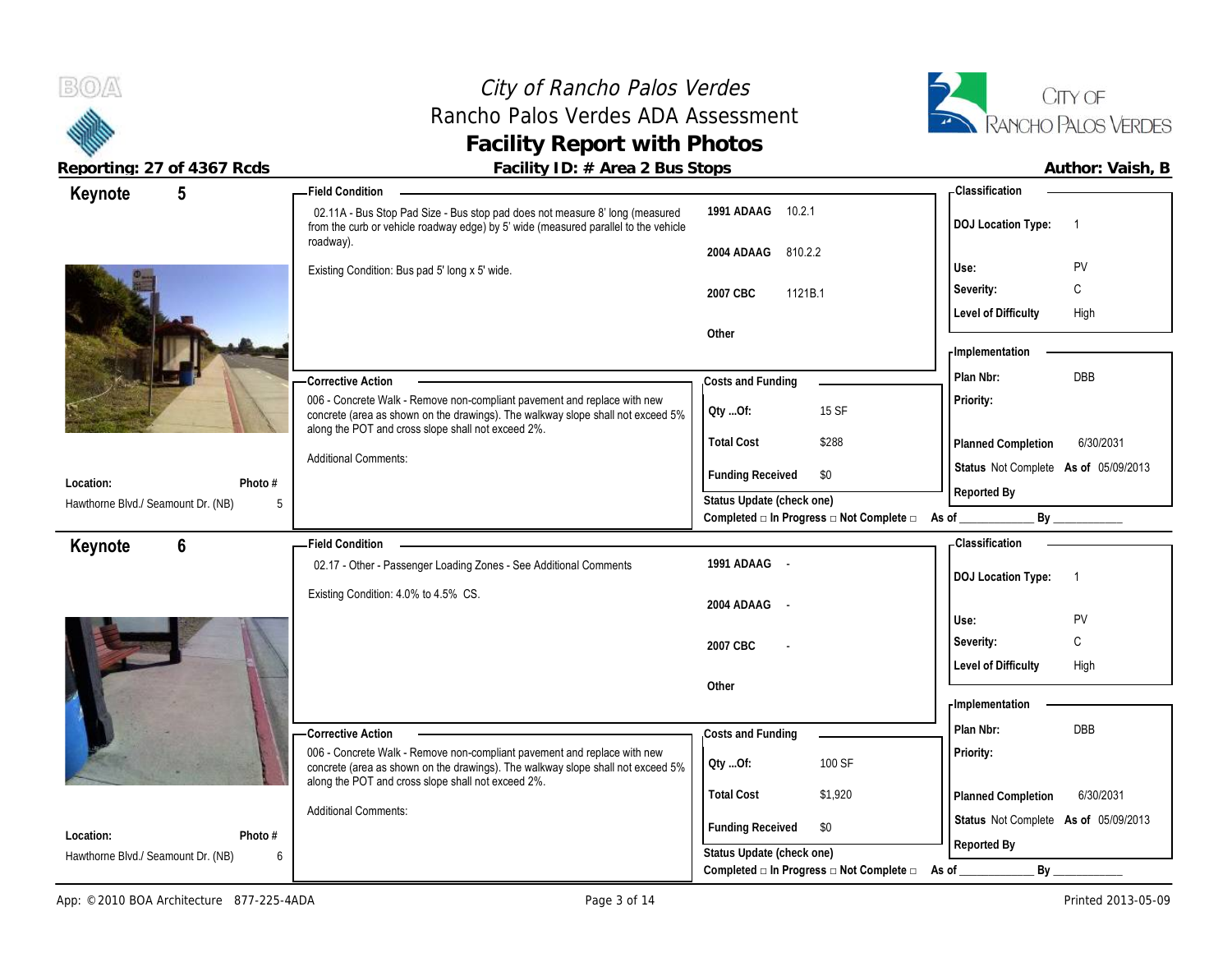## City of Rancho Palos Verdes Rancho Palos Verdes ADA Assessment **Facility Report with Photos**



| $\overline{7}$<br>Keynote                                                    | <b>Field Condition</b>                                                                                                 |                                                                          | <b>Classification</b>                       |
|------------------------------------------------------------------------------|------------------------------------------------------------------------------------------------------------------------|--------------------------------------------------------------------------|---------------------------------------------|
|                                                                              | 02.13A - Bus Stop Shelter - Clear Floor Area - Clear floor area of 30" by 48" is not<br>completely within the shelter. | 1991 ADAAG 10.2.1(2)                                                     | <b>DOJ</b> Location Type:<br>$\overline{1}$ |
|                                                                              | Existing Condition: No WC space provided within the shelter.                                                           | 2004 ADAAG<br>810.3                                                      | <b>PV</b><br>Use:                           |
|                                                                              |                                                                                                                        | 1121B.2.1<br>2007 CBC                                                    | $\mathbb C$<br>Severity:                    |
|                                                                              |                                                                                                                        |                                                                          | <b>Level of Difficulty</b><br>Moderate      |
|                                                                              |                                                                                                                        | Other                                                                    | - Implementation                            |
|                                                                              | <b>Corrective Action</b>                                                                                               | Costs and Funding                                                        | <b>DBB</b><br>Plan Nbr:                     |
|                                                                              | 027 - Site Work - Miscellaneous - See Additional Comments                                                              | 1 EA<br>QtyOf:                                                           | Priority:                                   |
|                                                                              | Additional Comments: See Keynote 8 for corrective action.                                                              | <b>Total Cost</b><br>\$0                                                 | 6/30/2031<br>Planned Completion             |
| Location:<br>Photo #                                                         |                                                                                                                        | <b>Funding Received</b><br>\$0                                           | Status Not Complete As of 05/09/2013        |
| Hawthorne Blvd./ Seamount Dr. (NB)<br>$\overline{7}$                         |                                                                                                                        | Status Update (check one)                                                | Reported By                                 |
|                                                                              |                                                                                                                        | Completed $\square$ In Progress $\square$ Not Complete $\square$ As of _ | By                                          |
| 8<br>Keynote                                                                 | <b>Field Condition</b>                                                                                                 |                                                                          | - Classification                            |
|                                                                              | 02.17 - Other - Passenger Loading Zones - See Additional Comments                                                      | 1991 ADAAG -                                                             | <b>DOJ Location Type:</b><br>$\overline{1}$ |
|                                                                              |                                                                                                                        |                                                                          |                                             |
|                                                                              | Existing Condition: Bench (16" high seat, 14" deep seat, 15" high back rest).                                          | 2004 ADAAG -                                                             |                                             |
|                                                                              |                                                                                                                        |                                                                          | <b>PV</b><br>Use:                           |
|                                                                              |                                                                                                                        | 2007 CBC                                                                 | E<br>Severity:                              |
|                                                                              |                                                                                                                        |                                                                          | <b>Level of Difficulty</b><br>Moderate      |
|                                                                              |                                                                                                                        | Other                                                                    | - Implementation                            |
|                                                                              | <b>Corrective Action</b>                                                                                               |                                                                          | Plan Nbr:<br><b>DBB</b>                     |
|                                                                              | 027 - Site Work - Miscellaneous - See Additional Comments                                                              | Costs and Funding<br>Qty Of:<br>1 EA                                     | Priority:                                   |
|                                                                              | Additional Comments: Provide new compliant bench and relocate to allow for<br>30"x48" wheelchair seating space.        | <b>Total Cost</b><br>\$600                                               | Planned Completion                          |
|                                                                              |                                                                                                                        | <b>Funding Received</b><br>\$0                                           | Status Not Complete As of 05/09/2013        |
| Location:<br>Photo #<br>Hawthorne Blvd./ Seamount Dr. (NB)<br>$\overline{7}$ |                                                                                                                        | Status Update (check one)                                                | Reported By                                 |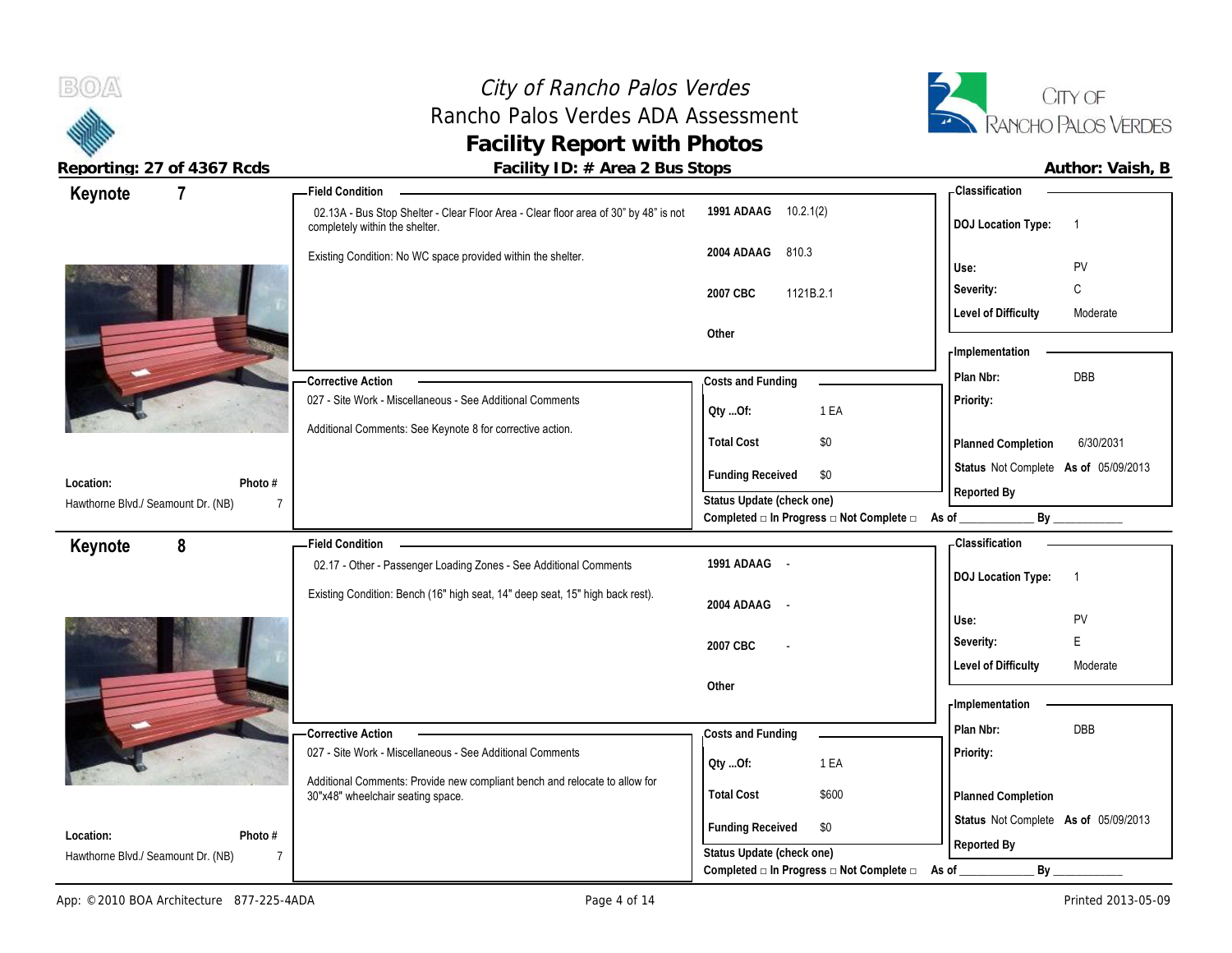### City of Rancho Palos Verdes Rancho Palos Verdes ADA Assessment **Facility of Rancho Palos Verdes**<br> **Facility Report with Photos**<br> **Facility Report with Photos**<br> **Facility Report with Photos**



| Author: Vaish |  |
|---------------|--|
|               |  |

| Keynote                              | 9       | - Field Condition                                                                                                                                                   |                                                                       | - Classification                            |
|--------------------------------------|---------|---------------------------------------------------------------------------------------------------------------------------------------------------------------------|-----------------------------------------------------------------------|---------------------------------------------|
|                                      |         | 02.11A - Bus Stop Pad Size - Bus stop pad does not measure 8' long (measured<br>from the curb or vehicle roadway edge) by 5' wide (measured parallel to the vehicle | 1991 ADAAG<br>10.2.1                                                  | <b>DOJ</b> Location Type:<br>- 1            |
|                                      |         | roadway).                                                                                                                                                           | 2004 ADAAG<br>810.2.2                                                 |                                             |
|                                      |         | Existing Condition: Bus pad 4' long x 5' wide.                                                                                                                      |                                                                       | PV<br>Use:                                  |
|                                      |         |                                                                                                                                                                     | 2007 CBC<br>1121B.1                                                   | C<br>Severity:                              |
|                                      |         |                                                                                                                                                                     |                                                                       | <b>Level of Difficulty</b><br>Moderate      |
|                                      |         |                                                                                                                                                                     | Other                                                                 |                                             |
|                                      |         |                                                                                                                                                                     |                                                                       | - Implementation                            |
|                                      |         | <b>Corrective Action</b>                                                                                                                                            | Costs and Funding                                                     | DBB<br>Plan Nbr:                            |
|                                      |         | 027 - Site Work - Miscellaneous - See Additional Comments                                                                                                           | 1 EA<br>Oty Of:                                                       | Priority:                                   |
|                                      |         | Additional Comments: See Keynote 10 for corrective action.                                                                                                          |                                                                       |                                             |
|                                      |         |                                                                                                                                                                     | <b>Total Cost</b><br>\$0                                              | 6/30/2031<br>Planned Completion             |
| Location:                            | Photo # |                                                                                                                                                                     | <b>Funding Received</b><br>\$0                                        | Status Not Complete As of 05/09/2013        |
| Hawthorne Blvd./ Eddinghill Dr. (SB) |         |                                                                                                                                                                     | Status Update (check one)                                             | Reported By                                 |
|                                      |         |                                                                                                                                                                     | Completed □ In Progress □ Not Complete □ As of ________               | By                                          |
| Keynote                              | 10      | <b>Field Condition</b>                                                                                                                                              |                                                                       | - Classification                            |
|                                      |         | 02.12B - Bus Stop Pad Slope Perpendicular to Roadway - Bus stop pad slope<br>perpendicular to the roadway exceeds 2%.                                               | 1991 ADAAG<br>10.2.1                                                  | <b>DOJ Location Type:</b><br>$\overline{1}$ |
|                                      |         |                                                                                                                                                                     |                                                                       |                                             |
|                                      |         | Existing Condition: 3.0% CS.                                                                                                                                        | 2004 ADAAG<br>810.2.4                                                 |                                             |
|                                      |         |                                                                                                                                                                     |                                                                       | Use:<br>PV                                  |
|                                      |         |                                                                                                                                                                     | 1121B.2.1<br>2007 CBC                                                 | C<br>Severity:                              |
|                                      |         |                                                                                                                                                                     |                                                                       | <b>Level of Difficulty</b><br>High          |
|                                      |         |                                                                                                                                                                     | Other                                                                 |                                             |
|                                      |         |                                                                                                                                                                     |                                                                       | - Implementation                            |
|                                      |         | <b>Corrective Action</b>                                                                                                                                            | Costs and Funding                                                     | Plan Nbr:<br>DBB                            |
|                                      |         | 006 - Concrete Walk - Remove non-compliant pavement and replace with new<br>concrete (area as shown on the drawings). The walkway slope shall not exceed 5%         | 40 SF<br>Qty Of:                                                      | Priority:                                   |
|                                      |         | along the POT and cross slope shall not exceed 2%.                                                                                                                  | \$768                                                                 |                                             |
|                                      |         | <b>Additional Comments:</b>                                                                                                                                         | <b>Total Cost</b>                                                     | 6/30/2031<br>Planned Completion             |
| Location:                            | Photo # |                                                                                                                                                                     | <b>Funding Received</b><br>\$0                                        | Status Not Complete As of 05/09/2013        |
| Hawthorne Blvd./ Eddinghill Dr. (SB) | 10      |                                                                                                                                                                     | Status Update (check one)<br>Completed □ In Progress □ Not Complete □ | Reported By<br>$By_$<br>As of               |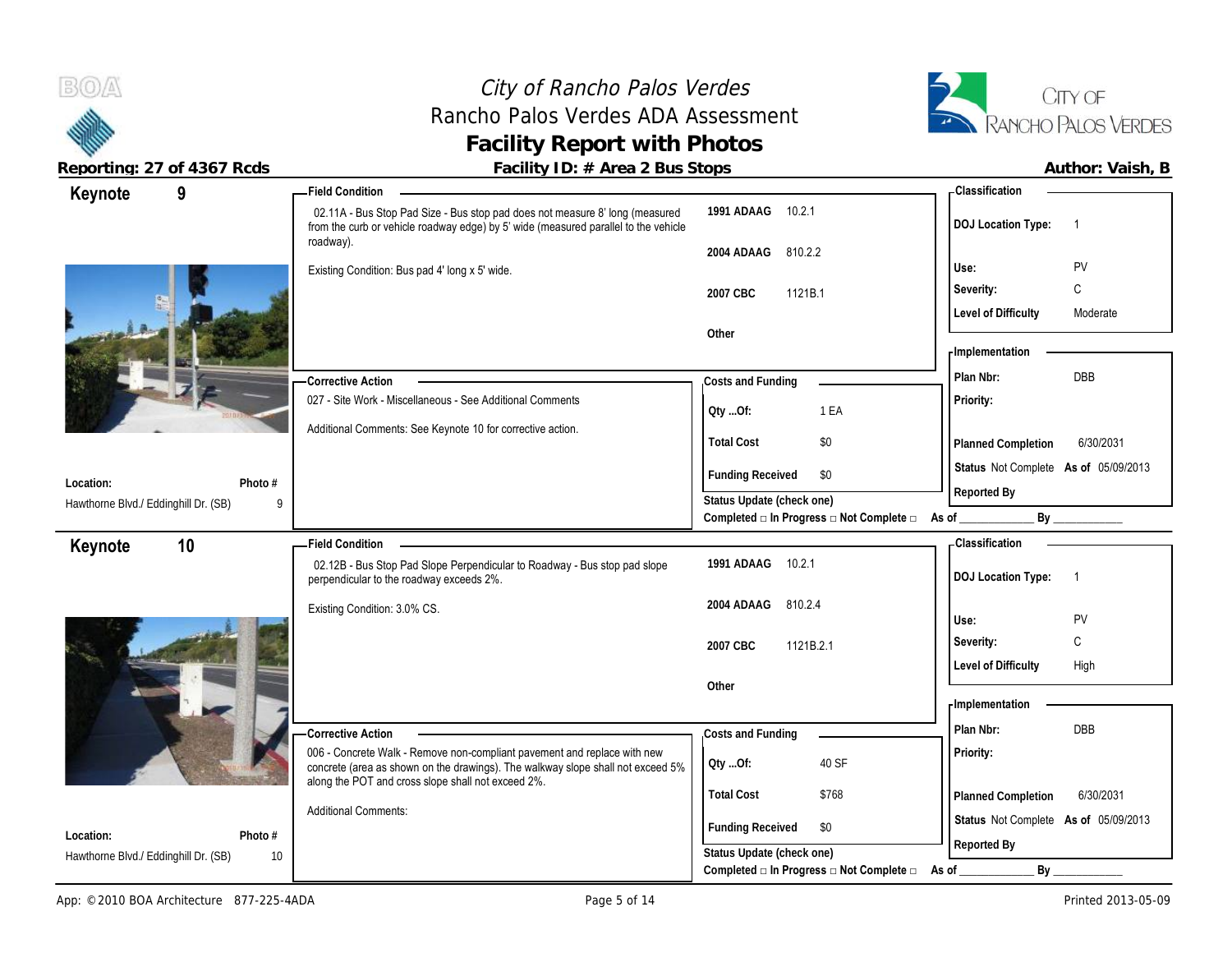## City of Rancho Palos Verdes Rancho Palos Verdes ADA Assessment **Facility Report with Photos**



 $B(0)$ 

| 11<br>Keynote                                                  | - Field Condition                                                                              |                                                             |         | - Classification                     |                |
|----------------------------------------------------------------|------------------------------------------------------------------------------------------------|-------------------------------------------------------------|---------|--------------------------------------|----------------|
|                                                                | 02.17 - Other - Passenger Loading Zones - See Additional Comments                              | 1991 ADAAG -                                                |         | <b>DOJ Location Type:</b>            | $\overline{1}$ |
|                                                                | Existing Condition: Bench (16" high seat, 14" deep seat, 14" high back support).               | 2004 ADAAG -                                                |         | Use:                                 | PV             |
|                                                                |                                                                                                | 2007 CBC                                                    |         | Severity:                            | E              |
|                                                                |                                                                                                |                                                             |         | <b>Level of Difficulty</b>           | Moderate       |
|                                                                |                                                                                                | Other                                                       |         |                                      |                |
|                                                                |                                                                                                |                                                             |         | - Implementation                     |                |
|                                                                | <b>Corrective Action</b>                                                                       | Costs and Funding                                           |         | Plan Nbr:                            | DBB            |
|                                                                | 027 - Site Work - Miscellaneous - See Additional Comments                                      |                                                             | 1 EA    | Priority:                            |                |
|                                                                | Additional Comments: Provide compliant bench.                                                  | Qty Of:                                                     |         |                                      |                |
|                                                                |                                                                                                | <b>Total Cost</b>                                           | \$600   | Planned Completion                   |                |
|                                                                |                                                                                                | <b>Funding Received</b><br>\$0                              |         | Status Not Complete As of 05/09/2013 |                |
| Location:<br>Photo #<br>Hawthorne Blvd./ Verde Ridge Rd.<br>11 |                                                                                                | Status Update (check one)                                   |         | Reported By                          |                |
| (NB)                                                           |                                                                                                | Completed a In Progress a Not Complete a As of              |         | By                                   |                |
|                                                                |                                                                                                |                                                             |         |                                      |                |
|                                                                | <b>Field Condition</b>                                                                         |                                                             |         | - Classification                     |                |
| 12<br>Keynote                                                  | 02.17 - Other - Passenger Loading Zones - See Additional Comments                              | 1991 ADAAG -                                                |         |                                      |                |
|                                                                |                                                                                                |                                                             |         | <b>DOJ</b> Location Type:            | $\overline{1}$ |
|                                                                | Existing Condition: 2.5% to 2.8% CS.                                                           | 2004 ADAAG -                                                |         |                                      |                |
|                                                                |                                                                                                |                                                             |         | Use:                                 | PV             |
|                                                                |                                                                                                | 2007 CBC                                                    |         | Severity:                            | C              |
|                                                                |                                                                                                | Other                                                       |         | <b>Level of Difficulty</b>           | High           |
|                                                                |                                                                                                |                                                             |         | - Implementation                     |                |
|                                                                |                                                                                                |                                                             |         | Plan Nbr:                            | <b>DBB</b>     |
|                                                                | -Corrective Action<br>006 - Concrete Walk - Remove non-compliant pavement and replace with new | Costs and Funding                                           |         | Priority:                            |                |
|                                                                | concrete (area as shown on the drawings). The walkway slope shall not exceed 5%                | QtyOf:                                                      | 72 SF   |                                      |                |
|                                                                | along the POT and cross slope shall not exceed 2%.                                             | <b>Total Cost</b>                                           | \$1,382 | Planned Completion                   | 6/30/2031      |
|                                                                | <b>Additional Comments:</b>                                                                    |                                                             |         | Status Not Complete As of 05/09/2013 |                |
| Photo #<br>Location:<br>Hawthorne Blvd./ Verde Ridge Rd.       | 12                                                                                             | <b>Funding Received</b><br>\$0<br>Status Update (check one) |         | Reported By                          |                |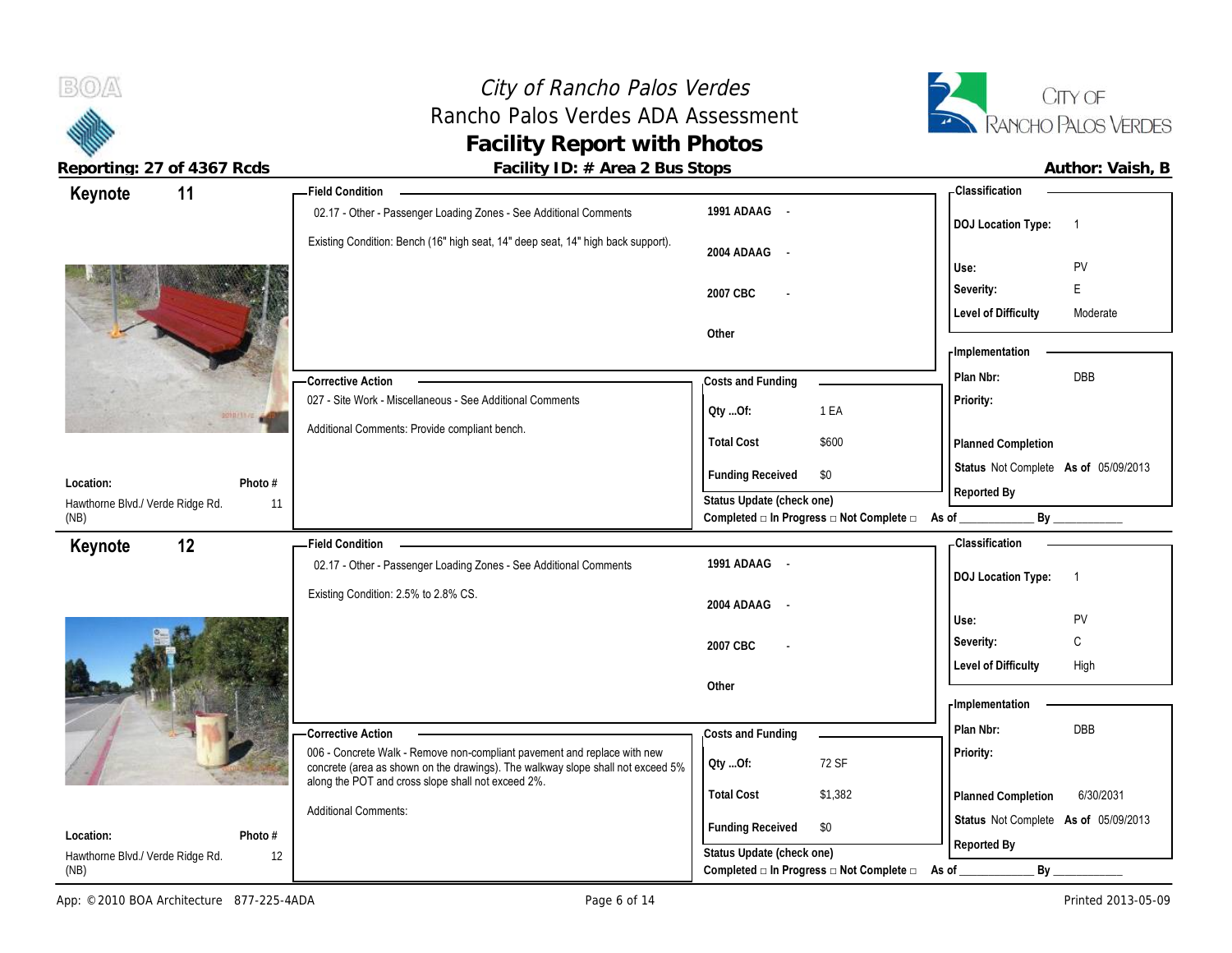### City of Rancho Palos Verdes Rancho Palos Verdes ADA Assessment **Facility Report with Photos**



| Reporting: 27 of 4367 Rcds                     | Facility ID: # Area 2 Bus Stops                                                                                                                                                                                   |                                                                             |                                      | Author: Vaish, B |
|------------------------------------------------|-------------------------------------------------------------------------------------------------------------------------------------------------------------------------------------------------------------------|-----------------------------------------------------------------------------|--------------------------------------|------------------|
| 13<br>Keynote                                  | <b>Field Condition</b>                                                                                                                                                                                            |                                                                             | - Classification                     |                  |
|                                                | 02.11A - Bus Stop Pad Size - Bus stop pad does not measure 8' long (measured<br>from the curb or vehicle roadway edge) by 5' wide (measured parallel to the vehicle                                               | 1991 ADAAG 10.2.1                                                           | DOJ Location Type: 1                 |                  |
|                                                | roadway).                                                                                                                                                                                                         | 2004 ADAAG 810.2.2                                                          |                                      |                  |
|                                                | Existing Condition: Bus pad 6' long x 5' wide.                                                                                                                                                                    |                                                                             | Use:                                 | PV               |
|                                                |                                                                                                                                                                                                                   | 2007 CBC<br>1121B.1                                                         | Severity:                            | C                |
|                                                |                                                                                                                                                                                                                   |                                                                             | <b>Level of Difficulty</b>           | High             |
|                                                |                                                                                                                                                                                                                   | Other                                                                       | Implementation                       |                  |
|                                                | -Corrective Action                                                                                                                                                                                                | Costs and Funding                                                           | Plan Nbr:                            | DBB              |
|                                                | 006 - Concrete Walk - Remove non-compliant pavement and replace with new<br>concrete (area as shown on the drawings). The walkway slope shall not exceed 5%<br>along the POT and cross slope shall not exceed 2%. | 10 SF<br>Oty Of:                                                            | Priority:                            |                  |
|                                                |                                                                                                                                                                                                                   | \$192<br><b>Total Cost</b>                                                  | Planned Completion                   | 6/30/2031        |
|                                                | <b>Additional Comments:</b>                                                                                                                                                                                       | <b>Funding Received</b><br>\$0                                              | Status Not Complete As of 05/09/2013 |                  |
| Photo #<br>Location:                           |                                                                                                                                                                                                                   | Status Update (check one)                                                   | Reported By                          |                  |
| Hawthorne Blvd./ Verde Ridge Rd.<br>12<br>(NB) |                                                                                                                                                                                                                   | Completed $\Box$ In Progress $\Box$ Not Complete $\Box$ As of               |                                      | By               |
| 14<br>Keynote                                  | - Field Condition                                                                                                                                                                                                 |                                                                             | - Classification                     |                  |
|                                                | 02.17 - Other - Passenger Loading Zones - See Additional Comments                                                                                                                                                 | 1991 ADAAG -                                                                | DOJ Location Type: 1                 |                  |
|                                                | Existing Condition: Bench (16" high seat, 14" deep seat, 14 1/2" high back support).                                                                                                                              |                                                                             |                                      |                  |
|                                                |                                                                                                                                                                                                                   | 2004 ADAAG -                                                                | Use:                                 | PV               |
|                                                |                                                                                                                                                                                                                   | 2007 CBC                                                                    | Severity:                            | E                |
|                                                |                                                                                                                                                                                                                   |                                                                             | <b>Level of Difficulty</b>           | Moderate         |
|                                                |                                                                                                                                                                                                                   | Other                                                                       |                                      |                  |
|                                                |                                                                                                                                                                                                                   |                                                                             | - Implementation                     |                  |
|                                                | - Corrective Action                                                                                                                                                                                               | Costs and Funding                                                           | Plan Nbr:                            | DBB              |
|                                                | 027 - Site Work - Miscellaneous - See Additional Comments                                                                                                                                                         | 1 EA<br>QtyOf:                                                              | Priority:                            |                  |
|                                                | Additional Comments: Provide compliant bench.                                                                                                                                                                     | \$600<br><b>Total Cost</b>                                                  | Planned Completion                   |                  |
| Photo #<br>Location:                           |                                                                                                                                                                                                                   | <b>Funding Received</b><br>\$0                                              | Status Not Complete As of 05/09/2013 |                  |
| Hawthorne Blvd./ Hesse Park (SB)<br>14         |                                                                                                                                                                                                                   | Status Update (check one)<br>Completed □ In Progress □ Not Complete □ As of | Reported By<br>$By_$                 |                  |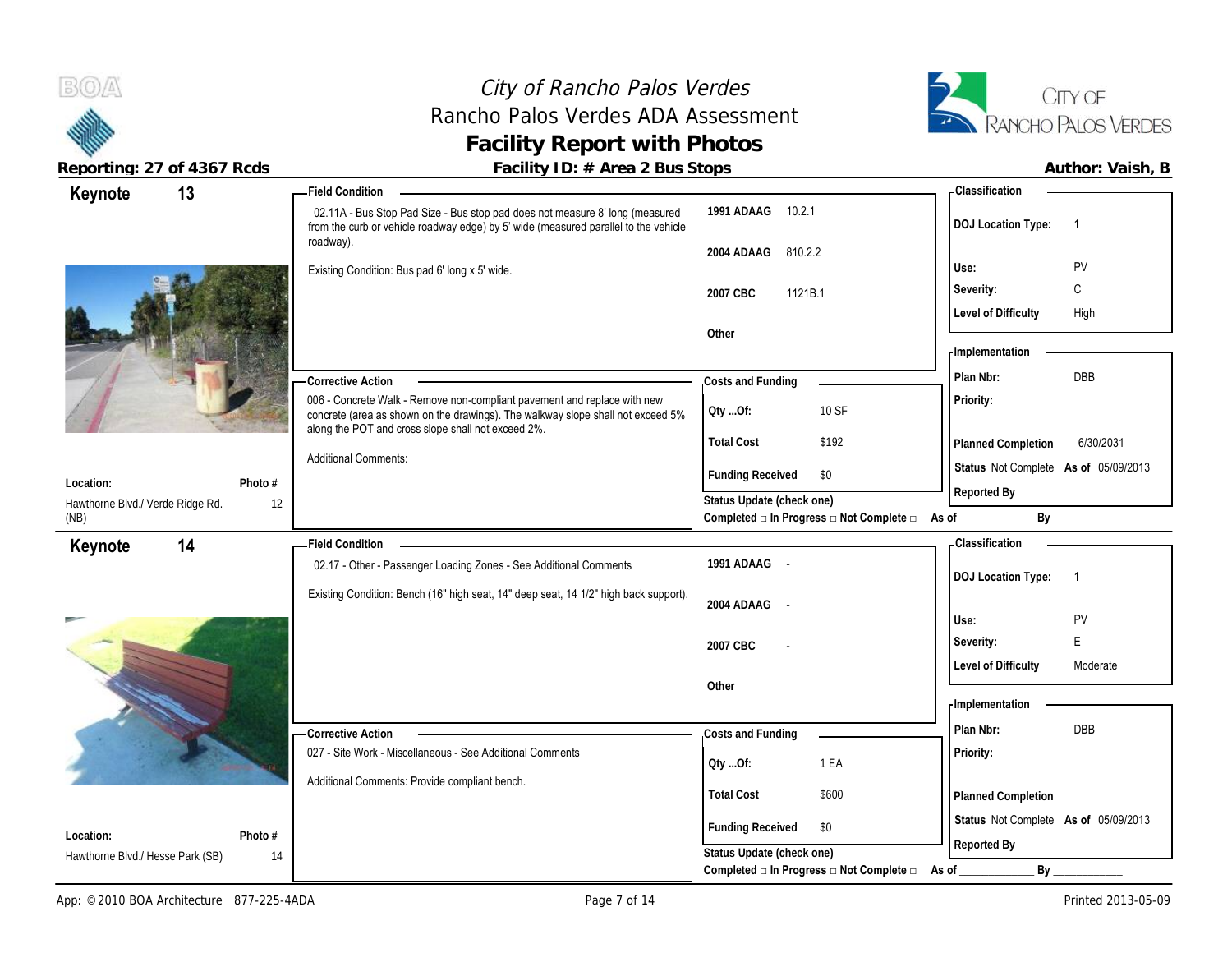## City of Rancho Palos Verdes Rancho Palos Verdes ADA Assessment **Facility Report with Photos**



| Keynote                          | 15              | <b>Field Condition</b>                                                                                                                                                                                            |                                                                                           | - Classification                       |
|----------------------------------|-----------------|-------------------------------------------------------------------------------------------------------------------------------------------------------------------------------------------------------------------|-------------------------------------------------------------------------------------------|----------------------------------------|
|                                  |                 | 02.11A - Bus Stop Pad Size - Bus stop pad does not measure 8' long (measured<br>from the curb or vehicle roadway edge) by 5' wide (measured parallel to the vehicle                                               | 1991 ADAAG<br>10.2.1                                                                      | <b>DOJ</b> Location Type:<br>-1        |
|                                  |                 | roadway).                                                                                                                                                                                                         | 810.2.2<br>2004 ADAAG                                                                     |                                        |
|                                  |                 | Existing Condition: Bus pad 5' long x 5' wide.                                                                                                                                                                    |                                                                                           | PV<br>Use:                             |
|                                  |                 |                                                                                                                                                                                                                   | 1121B.1<br>2007 CBC                                                                       | $\mathsf{C}$<br>Severity:              |
|                                  |                 |                                                                                                                                                                                                                   |                                                                                           | <b>Level of Difficulty</b><br>High     |
|                                  |                 |                                                                                                                                                                                                                   | Other                                                                                     |                                        |
|                                  |                 |                                                                                                                                                                                                                   |                                                                                           | - Implementation                       |
|                                  |                 | -Corrective Action                                                                                                                                                                                                | Costs and Funding                                                                         | <b>DBB</b><br>Plan Nbr:                |
|                                  | 2010/11/2 0-14  | 006 - Concrete Walk - Remove non-compliant pavement and replace with new<br>concrete (area as shown on the drawings). The walkway slope shall not exceed 5%<br>along the POT and cross slope shall not exceed 2%. | 15 SF<br>QtyOf:                                                                           | Priority:                              |
|                                  |                 |                                                                                                                                                                                                                   | <b>Total Cost</b><br>\$288                                                                | 6/30/2031<br><b>Planned Completion</b> |
|                                  |                 | <b>Additional Comments:</b>                                                                                                                                                                                       | <b>Funding Received</b><br>\$0                                                            | Status Not Complete As of 05/09/2013   |
| Location:                        | Photo #         |                                                                                                                                                                                                                   |                                                                                           | Reported By                            |
| Hawthorne Blvd./ Hesse Park (SB) | 15              |                                                                                                                                                                                                                   | Status Update (check one)<br>Completed <b>□</b> In Progress <b>□</b> Not Complete □ As of | By                                     |
|                                  |                 | <b>Field Condition</b>                                                                                                                                                                                            |                                                                                           | Classification                         |
| Keynote                          | 16              | 02.17 - Other - Passenger Loading Zones - See Additional Comments                                                                                                                                                 | 1991 ADAAG -                                                                              |                                        |
|                                  |                 |                                                                                                                                                                                                                   |                                                                                           | <b>DOJ Location Type:</b><br>-1        |
|                                  |                 | Existing Condition: 2.6% to 3.6% CS.                                                                                                                                                                              | 2004 ADAAG -                                                                              |                                        |
|                                  |                 |                                                                                                                                                                                                                   |                                                                                           | PV<br>Use:                             |
|                                  |                 |                                                                                                                                                                                                                   | 2007 CBC                                                                                  | C<br>Severity:                         |
|                                  |                 |                                                                                                                                                                                                                   |                                                                                           | <b>Level of Difficulty</b><br>High     |
|                                  |                 |                                                                                                                                                                                                                   | Other                                                                                     |                                        |
|                                  |                 |                                                                                                                                                                                                                   |                                                                                           | - Implementation                       |
|                                  |                 | -Corrective Action                                                                                                                                                                                                | Costs and Funding                                                                         | <b>DBB</b><br>Plan Nbr:                |
|                                  | <b>SHERE RA</b> | 006 - Concrete Walk - Remove non-compliant pavement and replace with new<br>concrete (area as shown on the drawings). The walkway slope shall not exceed 5%<br>along the POT and cross slope shall not exceed 2%. | 40 SF<br>Qty Of:                                                                          | Priority:                              |
|                                  |                 |                                                                                                                                                                                                                   | <b>Total Cost</b><br>\$768                                                                | 6/30/2031<br><b>Planned Completion</b> |
|                                  |                 | <b>Additional Comments:</b>                                                                                                                                                                                       |                                                                                           | Status Not Complete As of 05/09/2013   |
| Location:                        | Photo #         |                                                                                                                                                                                                                   | \$0<br><b>Funding Received</b>                                                            | Reported By                            |
| Hawthorne Blvd./ Hesse Park (SB) | 16              |                                                                                                                                                                                                                   | Status Update (check one)                                                                 |                                        |
|                                  |                 |                                                                                                                                                                                                                   | Completed □ In Progress □ Not Complete □                                                  | By<br>As of                            |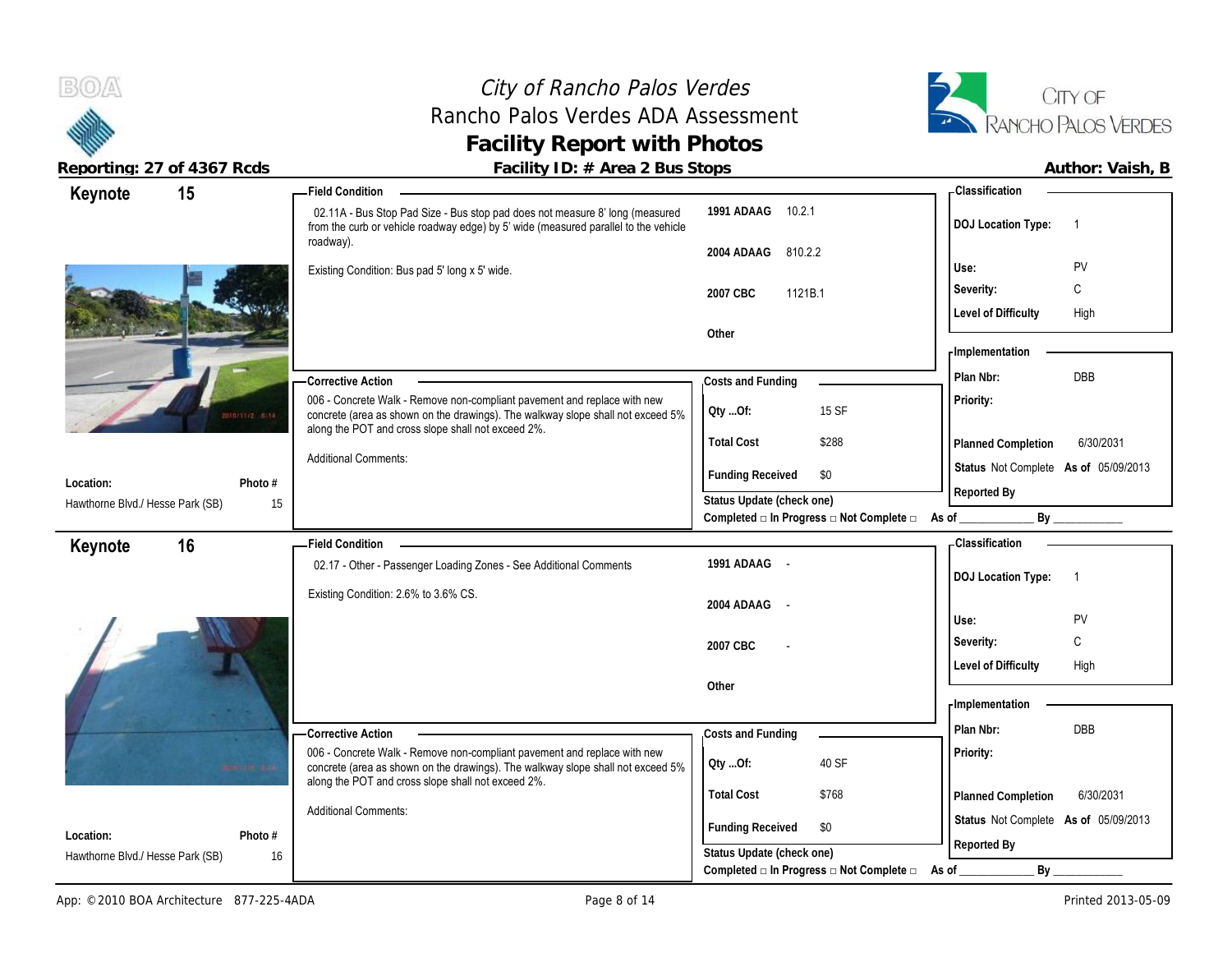## City of Rancho Palos Verdes Rancho Palos Verdes ADA Assessment **Facility Report with Photos**



| Keynote                            | 17 |         | <b>Field Condition</b>                                                                                                                                                                                            |                           |                                                         | <b>Classification</b>                |                |
|------------------------------------|----|---------|-------------------------------------------------------------------------------------------------------------------------------------------------------------------------------------------------------------------|---------------------------|---------------------------------------------------------|--------------------------------------|----------------|
|                                    |    |         | 02.12B - Bus Stop Pad Slope Perpendicular to Roadway - Bus stop pad slope<br>perpendicular to the roadway exceeds 2%.                                                                                             | 1991 ADAAG 10.2.1         |                                                         | <b>DOJ Location Type:</b>            | $\overline{1}$ |
|                                    |    |         | Existing Condition: 4.3% CS.                                                                                                                                                                                      | 2004 ADAAG<br>810.2.4     |                                                         |                                      |                |
|                                    |    |         |                                                                                                                                                                                                                   |                           |                                                         | Use:                                 | PV             |
|                                    |    |         |                                                                                                                                                                                                                   | 2007 CBC                  | 1121B.2.1                                               | Severity:                            | С              |
|                                    |    |         |                                                                                                                                                                                                                   |                           |                                                         | <b>Level of Difficulty</b>           | High           |
|                                    |    |         |                                                                                                                                                                                                                   | Other                     |                                                         |                                      |                |
|                                    |    |         |                                                                                                                                                                                                                   |                           |                                                         | Implementation                       |                |
|                                    |    |         | - Corrective Action                                                                                                                                                                                               | Costs and Funding         |                                                         | Plan Nbr:                            | <b>DBB</b>     |
|                                    |    |         | 006 - Concrete Walk - Remove non-compliant pavement and replace with new<br>concrete (area as shown on the drawings). The walkway slope shall not exceed 5%<br>along the POT and cross slope shall not exceed 2%. | Oty Of:                   | 44 SF                                                   | Priority:                            |                |
|                                    |    |         |                                                                                                                                                                                                                   | <b>Total Cost</b>         | \$845                                                   | Planned Completion                   | 6/30/2031      |
| Location:                          |    | Photo # | <b>Additional Comments:</b>                                                                                                                                                                                       | <b>Funding Received</b>   | \$0                                                     | Status Not Complete As of 05/09/2013 |                |
| Hawthorne Blvd./ Indian Valley Rd. |    | 17      |                                                                                                                                                                                                                   | Status Update (check one) |                                                         | Reported By                          |                |
| (NB)                               |    |         |                                                                                                                                                                                                                   |                           | Completed □ In Progress □ Not Complete □                | As of                                | By             |
| Keynote                            | 18 |         | <b>Field Condition</b>                                                                                                                                                                                            |                           |                                                         | <b>Classification</b>                |                |
|                                    |    |         | 02.17 - Other - Passenger Loading Zones - See Additional Comments                                                                                                                                                 | 1991 ADAAG -              |                                                         | <b>DOJ Location Type:</b>            | $\overline{1}$ |
|                                    |    |         | Existing Condition: Bench (16" high seat, 14" deep seat, 15" high back support).                                                                                                                                  | 2004 ADAAG -              |                                                         |                                      |                |
|                                    |    |         |                                                                                                                                                                                                                   |                           |                                                         | Use:                                 | PV             |
|                                    |    |         |                                                                                                                                                                                                                   |                           |                                                         | Severity:                            | E              |
|                                    |    |         |                                                                                                                                                                                                                   | 2007 CBC                  |                                                         |                                      |                |
|                                    |    |         |                                                                                                                                                                                                                   |                           |                                                         | <b>Level of Difficulty</b>           | Moderate       |
|                                    |    |         |                                                                                                                                                                                                                   | Other                     |                                                         |                                      |                |
|                                    |    |         |                                                                                                                                                                                                                   |                           |                                                         | - Implementation                     |                |
|                                    |    |         | - Corrective Action                                                                                                                                                                                               | Costs and Funding         |                                                         | Plan Nbr:                            | DBB            |
|                                    |    |         | 027 - Site Work - Miscellaneous - See Additional Comments                                                                                                                                                         |                           |                                                         | Priority:                            |                |
|                                    |    |         | Additional Comments: Provide compliant bench.                                                                                                                                                                     | Oty Of:                   | 1 EA                                                    |                                      |                |
|                                    |    |         |                                                                                                                                                                                                                   | <b>Total Cost</b>         | \$600                                                   | Planned Completion                   |                |
| Location:                          |    | Photo # |                                                                                                                                                                                                                   | <b>Funding Received</b>   | \$0                                                     | Status Not Complete As of 05/09/2013 |                |
| Hawthorne Blvd./ Indian Valley Rd. |    | 18      |                                                                                                                                                                                                                   | Status Update (check one) | Completed $\Box$ In Progress $\Box$ Not Complete $\Box$ | Reported By                          |                |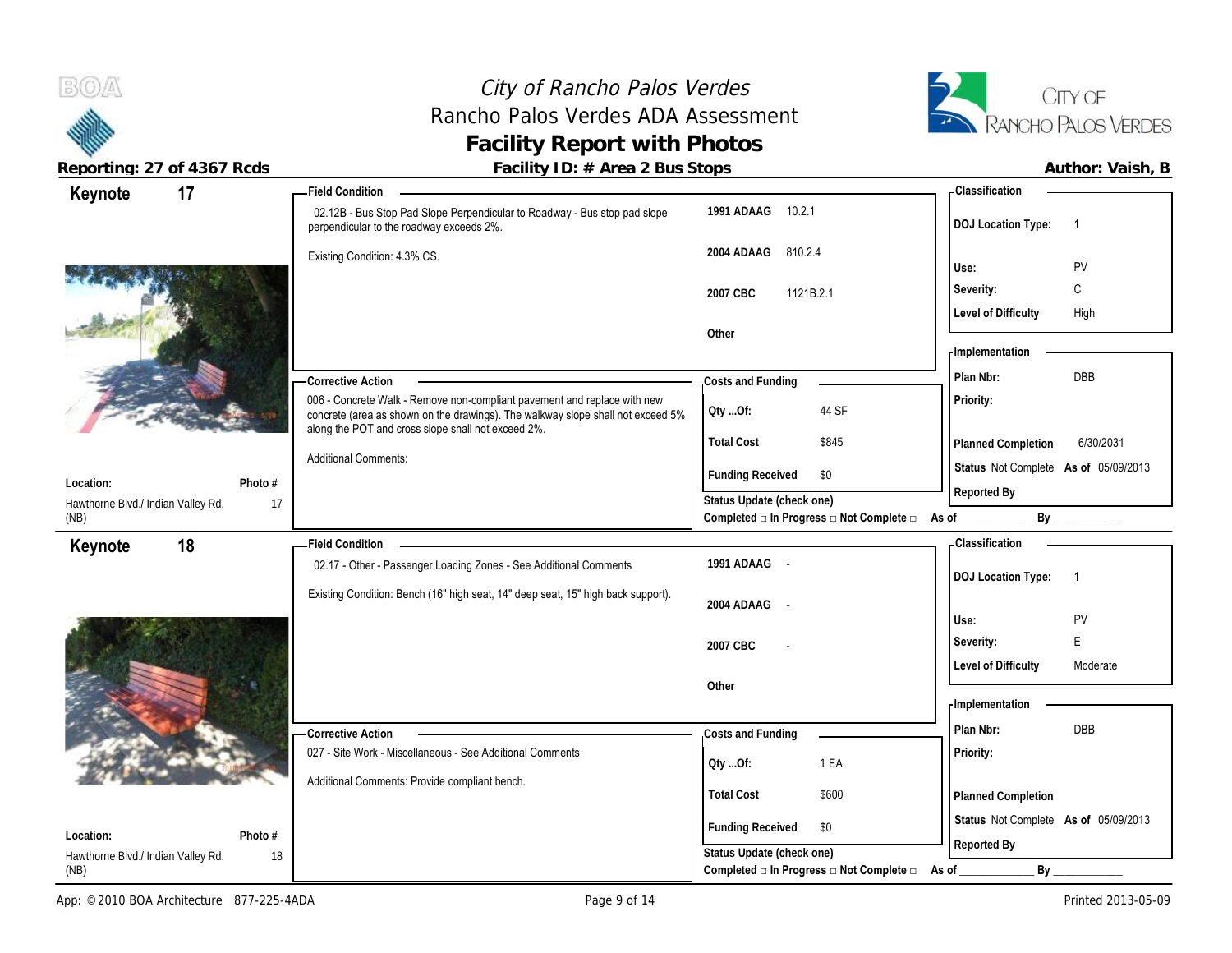City of Rancho Palos Verdes Rancho Palos Verdes ADA Assessment **Facility Report with Photos**



 $B(0)$ 

| 19<br>Keynote                                                    | <b>Field Condition</b>                                                 |                                                                               | - Classification                            |
|------------------------------------------------------------------|------------------------------------------------------------------------|-------------------------------------------------------------------------------|---------------------------------------------|
|                                                                  | 02.17 - Other - Passenger Loading Zones - See Additional Comments      | 1991 ADAAG -                                                                  | <b>DOJ Location Type:</b><br>$\overline{1}$ |
|                                                                  | Existing Condition: 3.0% to 4.3% CS.                                   | 2004 ADAAG<br>$\sim$                                                          | PV<br>Use:                                  |
|                                                                  |                                                                        | 2007 CBC                                                                      | C<br>Severity:                              |
|                                                                  |                                                                        |                                                                               | <b>Level of Difficulty</b><br>Moderate      |
|                                                                  |                                                                        | Other                                                                         |                                             |
|                                                                  |                                                                        |                                                                               | - Implementation                            |
|                                                                  | -Corrective Action                                                     | Costs and Funding                                                             | Plan Nbr:<br>DBB                            |
|                                                                  | 027 - Site Work - Miscellaneous - See Additional Comments              | 1 EA<br>QtyOf:                                                                | Priority:                                   |
|                                                                  | Additional Comments: See Keynote 17 for corrective action.             | <b>Total Cost</b><br>\$0                                                      | Planned Completion<br>6/30/2031             |
| Location:<br>Photo #                                             |                                                                        | <b>Funding Received</b><br>\$0                                                | Status Not Complete As of 05/09/2013        |
| Hawthorne Blvd./ Indian Valley Rd.<br>17<br>(NB)                 |                                                                        | Status Update (check one)<br>Completed □ In Progress □ Not Complete □ As of _ | Reported By<br>By                           |
| 20<br>Keynote                                                    | <b>Field Condition</b>                                                 |                                                                               | - Classification                            |
|                                                                  | 02.17 - Other - Passenger Loading Zones - See Additional Comments      | 1991 ADAAG -                                                                  | <b>DOJ</b> Location Type:<br>$\overline{1}$ |
|                                                                  |                                                                        |                                                                               |                                             |
|                                                                  | Existing Condition: 76" headroom clearance to bus sign.                |                                                                               |                                             |
|                                                                  |                                                                        | 2004 ADAAG<br>$\sim$                                                          | PV<br>Use:                                  |
|                                                                  |                                                                        | 2007 CBC                                                                      | Severity:<br>Α                              |
|                                                                  |                                                                        |                                                                               | <b>Level of Difficulty</b><br>Moderate      |
|                                                                  |                                                                        | Other                                                                         |                                             |
|                                                                  |                                                                        |                                                                               | - Implementation                            |
|                                                                  | - Corrective Action                                                    | Costs and Funding                                                             | DBB<br>Plan Nbr:                            |
|                                                                  | 027 - Site Work - Miscellaneous - See Additional Comments              | 1 EA<br>QtyOf:                                                                | Priority:                                   |
|                                                                  | Additional Comments: Raise sign to allow compliant headroom clearance. | <b>Total Cost</b><br>\$60                                                     | 6/30/2026<br>Planned Completion             |
|                                                                  |                                                                        |                                                                               | Status Not Complete As of 05/09/2013        |
| Location:<br>Photo #<br>20<br>Highridge Rd./ Hilltop Circle (NB) |                                                                        | <b>Funding Received</b><br>\$0<br>Status Update (check one)                   | Reported By                                 |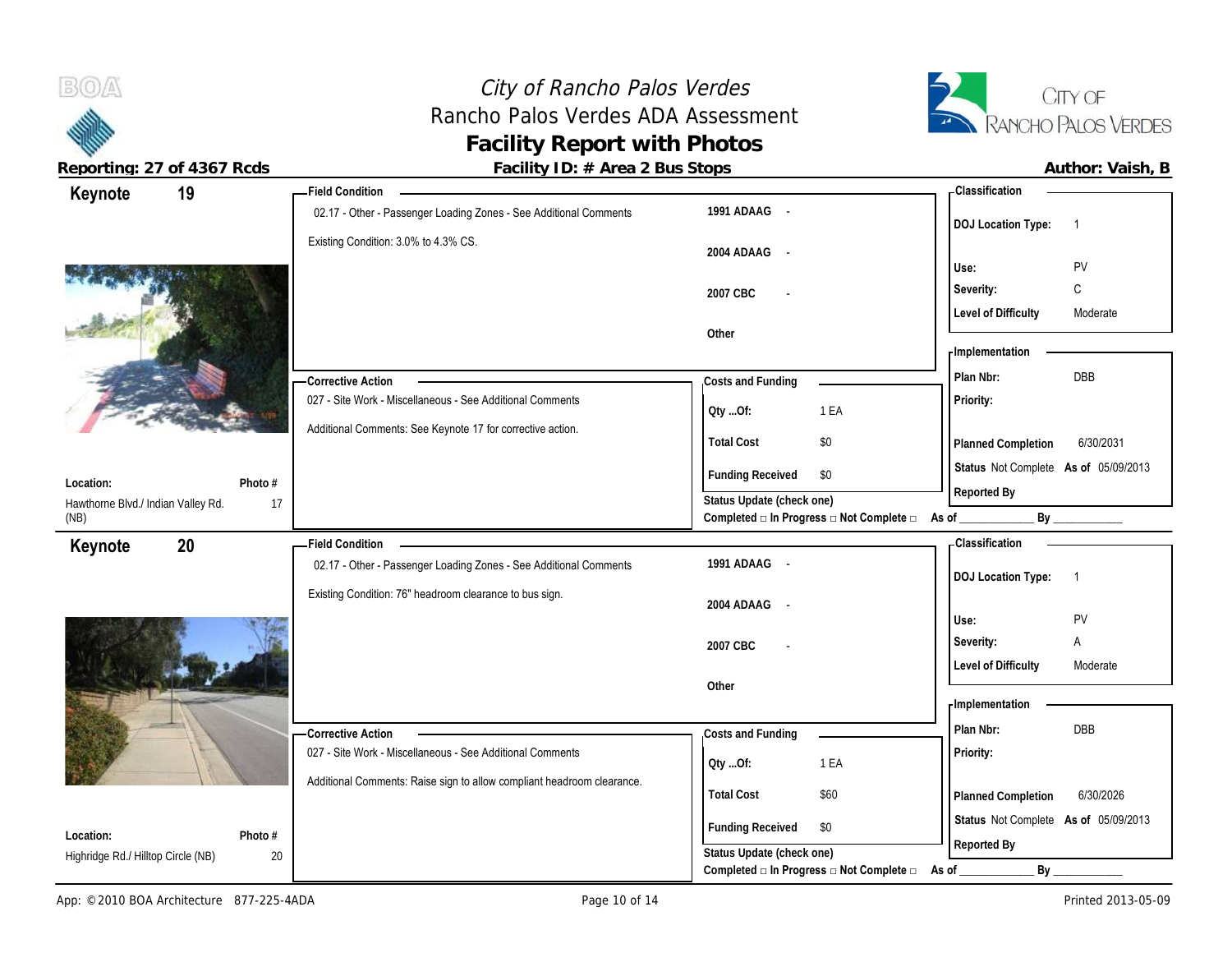# City of Rancho Palos Verdes Rancho Palos Verdes ADA Assessment **Facility Report with Photos**



**Reporting: 27 of 4367 Rcds Facility ID: # Area 2 Bus Stops** 

| Author: Vaish, B |  |
|------------------|--|
|                  |  |

| 21<br>Keynote                      |         | <b>Field Condition</b>                                                                                                                                                                                                    |                                                      |                                          | - Classification                                    |                                 |
|------------------------------------|---------|---------------------------------------------------------------------------------------------------------------------------------------------------------------------------------------------------------------------------|------------------------------------------------------|------------------------------------------|-----------------------------------------------------|---------------------------------|
|                                    |         | 02.17 - Other - Passenger Loading Zones - See Additional Comments                                                                                                                                                         | 1991 ADAAG -                                         |                                          | <b>DOJ</b> Location Type:                           | -1                              |
|                                    |         | Existing Condition: 1 1/2" level change and gap at asphalt/ concrete transition.                                                                                                                                          | 2004 ADAAG -                                         |                                          | Use:                                                | PV                              |
|                                    |         |                                                                                                                                                                                                                           | 2007 CBC                                             |                                          | Severity:<br><b>Level of Difficulty</b>             | $\mathsf C$<br>Moderate to High |
|                                    |         |                                                                                                                                                                                                                           | Other                                                |                                          | <b>Implementation</b>                               |                                 |
|                                    |         | -Corrective Action                                                                                                                                                                                                        | Costs and Funding                                    |                                          | Plan Nbr:                                           | <b>DBB</b>                      |
|                                    |         | 004A - Asphalt Paving - Remove non-compliant pavement and replace with new<br>asphalt paving (area as shown on the drawings). The walkway slope shall not<br>exceed 5% along the POT and cross slope shall not exceed 2%. | Qty Of:                                              | 16 SF                                    | Priority:                                           |                                 |
|                                    |         | <b>Additional Comments:</b>                                                                                                                                                                                               | <b>Total Cost</b>                                    | \$163                                    | <b>Planned Completion</b>                           | 6/30/2031                       |
| Location:                          | Photo # |                                                                                                                                                                                                                           | <b>Funding Received</b>                              | \$0                                      | Status Not Complete As of 05/09/2013                |                                 |
| Highridge Rd./ Hilltop Circle (NB) | 21      |                                                                                                                                                                                                                           | Status Update (check one)                            | Completed □ In Progress □ Not Complete □ | Reported By<br>As of $\_$                           | By                              |
|                                    |         |                                                                                                                                                                                                                           |                                                      |                                          |                                                     |                                 |
|                                    |         | <b>Field Condition</b>                                                                                                                                                                                                    |                                                      |                                          | <b>Classification</b>                               |                                 |
| 22<br>Keynote                      |         | 02.17 - Other - Passenger Loading Zones - See Additional Comments                                                                                                                                                         | 1991 ADAAG -                                         |                                          | <b>DOJ</b> Location Type:                           | $\overline{1}$                  |
|                                    |         | Existing Condition: Bench (16" high seat, 14" deep seat, 15" high back support, no<br>12" shoulder alignment).                                                                                                            | 2004 ADAAG<br>$\overline{\phantom{a}}$               |                                          | Use:                                                | PV                              |
|                                    |         |                                                                                                                                                                                                                           | 2007 CBC                                             |                                          | Severity:                                           | E.                              |
|                                    |         |                                                                                                                                                                                                                           |                                                      |                                          | <b>Level of Difficulty</b>                          | Moderate                        |
|                                    |         |                                                                                                                                                                                                                           | Other                                                |                                          | <b>Implementation</b>                               |                                 |
|                                    |         | - Corrective Action                                                                                                                                                                                                       | Costs and Funding                                    |                                          | Plan Nbr:                                           | <b>DBB</b>                      |
|                                    |         | 027 - Site Work - Miscellaneous - See Additional Comments                                                                                                                                                                 | Qty Of:                                              | 1 EA                                     | Priority:                                           |                                 |
|                                    |         | Additional Comments: Provide compliant bench.                                                                                                                                                                             | <b>Total Cost</b>                                    | \$0                                      | Planned Completion                                  |                                 |
| Location:                          | Photo # |                                                                                                                                                                                                                           | <b>Funding Received</b><br>Status Update (check one) | \$0                                      | Status Not Complete As of 05/09/2013<br>Reported By |                                 |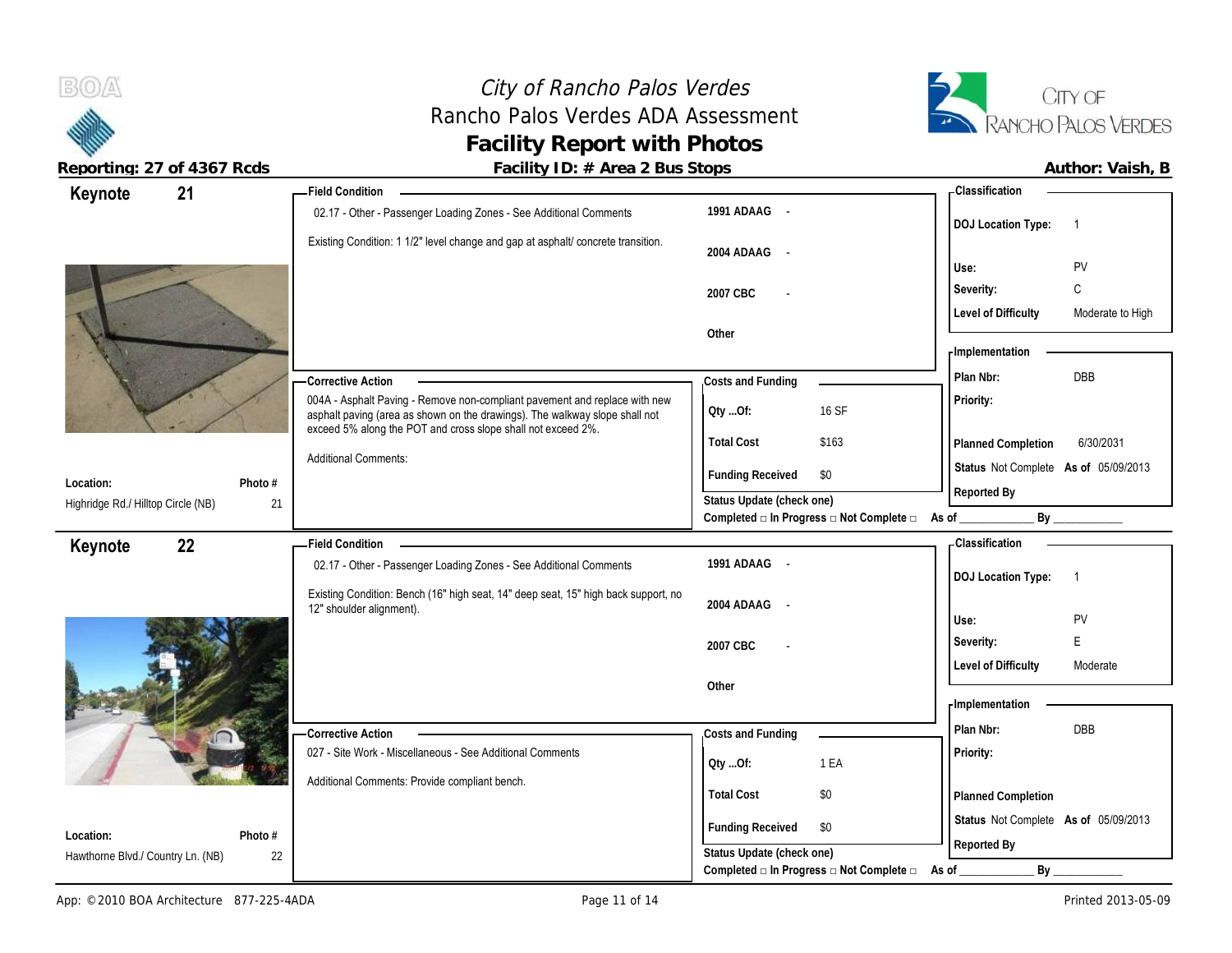### City of Rancho Palos Verdes Rancho Palos Verdes ADA Assessment **Facility Report with Photos**



| Keynote                           | 23                           | -Field Condition                                                                                                                                                                                                  |                                                      |                                                  | Classification                                      |                |
|-----------------------------------|------------------------------|-------------------------------------------------------------------------------------------------------------------------------------------------------------------------------------------------------------------|------------------------------------------------------|--------------------------------------------------|-----------------------------------------------------|----------------|
|                                   |                              | 02.11A - Bus Stop Pad Size - Bus stop pad does not measure 8' long (measured<br>from the curb or vehicle roadway edge) by 5' wide (measured parallel to the vehicle                                               | 10.2.1<br>1991 ADAAG                                 |                                                  | <b>DOJ Location Type:</b>                           | $\overline{1}$ |
|                                   |                              | roadway).                                                                                                                                                                                                         | 2004 ADAAG<br>810.2.2                                |                                                  |                                                     |                |
|                                   |                              | Existing Condition: Bus pad 5' long by 5' wide.                                                                                                                                                                   |                                                      |                                                  | Use:                                                | PV             |
|                                   |                              |                                                                                                                                                                                                                   | 2007 CBC<br>1121B.1                                  |                                                  | Severity:                                           | C              |
|                                   |                              |                                                                                                                                                                                                                   |                                                      |                                                  | <b>Level of Difficulty</b>                          | High           |
|                                   |                              |                                                                                                                                                                                                                   | Other                                                |                                                  | - Implementation                                    |                |
|                                   |                              |                                                                                                                                                                                                                   |                                                      |                                                  |                                                     |                |
|                                   |                              | -Corrective Action                                                                                                                                                                                                | Costs and Funding                                    |                                                  | Plan Nbr:                                           | DBB            |
|                                   |                              | 006 - Concrete Walk - Remove non-compliant pavement and replace with new<br>concrete (area as shown on the drawings). The walkway slope shall not exceed 5%<br>along the POT and cross slope shall not exceed 2%. | Oty Of:                                              | 40 SF                                            | Priority:                                           |                |
|                                   |                              |                                                                                                                                                                                                                   | <b>Total Cost</b>                                    | \$768                                            | Planned Completion                                  | 6/30/2031      |
|                                   |                              | <b>Additional Comments:</b>                                                                                                                                                                                       | <b>Funding Received</b>                              | \$0                                              | Status Not Complete As of 05/09/2013                |                |
| Location:                         | Photo #                      |                                                                                                                                                                                                                   | Status Update (check one)                            |                                                  | Reported By                                         |                |
| Hawthorne Blvd./ Country Ln. (NB) | 22                           |                                                                                                                                                                                                                   |                                                      | Completed □ In Progress □ Not Complete □ As of _ |                                                     |                |
| Keynote                           | 24                           | -Field Condition                                                                                                                                                                                                  |                                                      |                                                  | - Classification                                    |                |
|                                   |                              | 02.12B - Bus Stop Pad Slope Perpendicular to Roadway - Bus stop pad slope<br>perpendicular to the roadway exceeds 2%.                                                                                             | 1991 ADAAG 10.2.1                                    |                                                  | <b>DOJ Location Type:</b>                           | $\overline{1}$ |
|                                   | Existing Condition: 2.2% CS. |                                                                                                                                                                                                                   | 2004 ADAAG<br>810.2.4                                |                                                  | Use:                                                | PV             |
|                                   |                              |                                                                                                                                                                                                                   | 2007 CBC<br>1121B.2.1                                |                                                  | Severity:                                           | C              |
|                                   |                              |                                                                                                                                                                                                                   | <b>Level of Difficulty</b>                           |                                                  |                                                     |                |
|                                   |                              |                                                                                                                                                                                                                   |                                                      |                                                  |                                                     | Moderate       |
|                                   |                              |                                                                                                                                                                                                                   | Other                                                |                                                  |                                                     |                |
|                                   |                              |                                                                                                                                                                                                                   |                                                      |                                                  | - Implementation                                    |                |
|                                   |                              | - Corrective Action                                                                                                                                                                                               | Costs and Funding                                    |                                                  | Plan Nbr:                                           | <b>DBB</b>     |
|                                   |                              | 027 - Site Work - Miscellaneous - See Additional Comments                                                                                                                                                         |                                                      | 1 EA                                             | Priority:                                           |                |
|                                   |                              | Additional Comments: See Keynote 23 for corrective action.                                                                                                                                                        | QtyOf:                                               |                                                  |                                                     |                |
|                                   |                              |                                                                                                                                                                                                                   | <b>Total Cost</b>                                    | \$0                                              | Planned Completion                                  | 6/30/2031      |
| Location:                         | Photo #                      |                                                                                                                                                                                                                   | <b>Funding Received</b><br>Status Update (check one) | \$0                                              | Status Not Complete As of 05/09/2013<br>Reported By |                |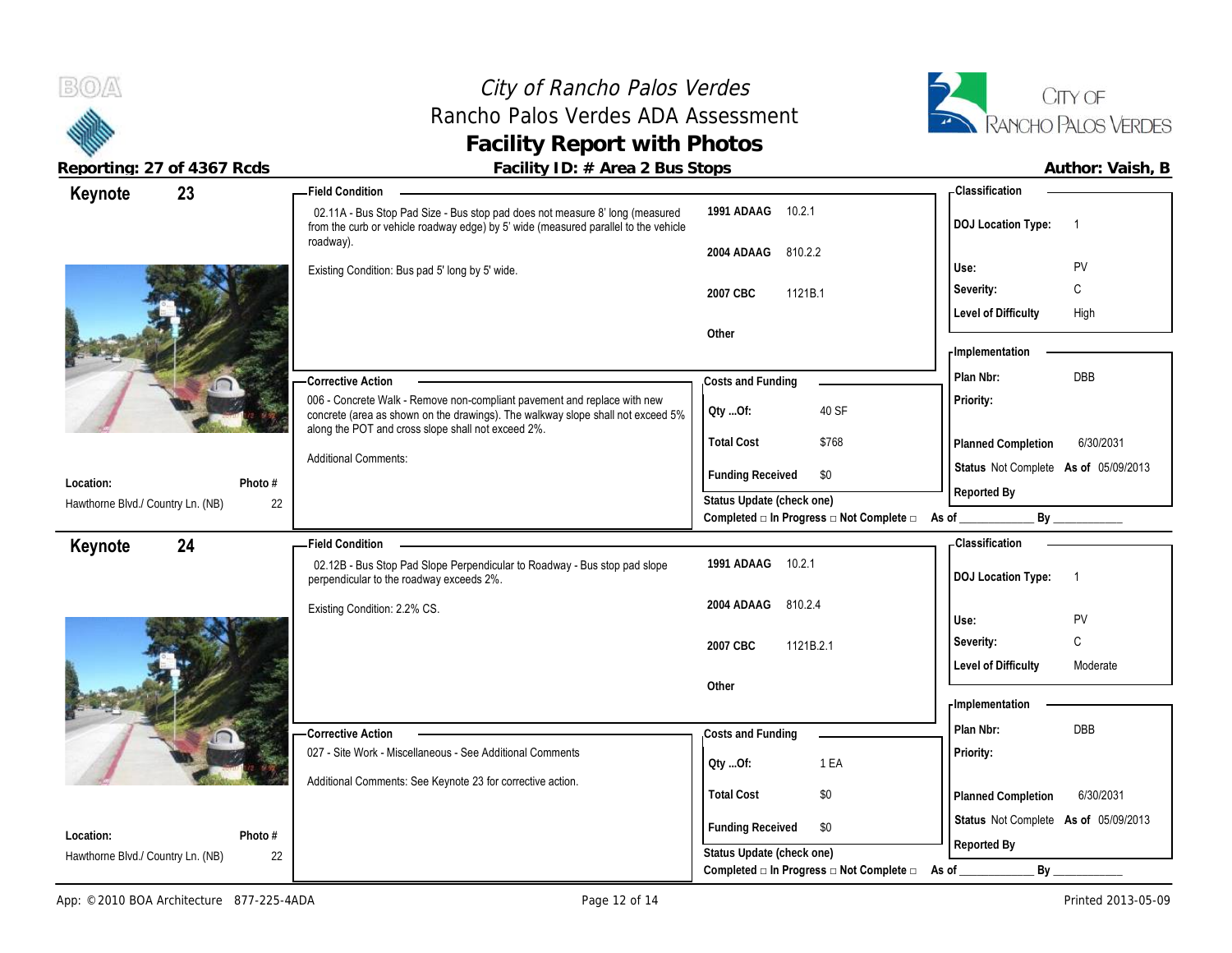## City of Rancho Palos Verdes Rancho Palos Verdes ADA Assessment **Facility Report with Photos**



| Keynote                               | 25                                                                        | <b>Field Condition</b>                                                                                                                                                           |                                                                                               | - Classification                            |
|---------------------------------------|---------------------------------------------------------------------------|----------------------------------------------------------------------------------------------------------------------------------------------------------------------------------|-----------------------------------------------------------------------------------------------|---------------------------------------------|
|                                       |                                                                           | 02.11A - Bus Stop Pad Size - Bus stop pad does not measure 8' long (measured<br>from the curb or vehicle roadway edge) by 5' wide (measured parallel to the vehicle<br>roadway). | 1991 ADAAG 10.2.1                                                                             | <b>DOJ Location Type:</b><br>$\overline{1}$ |
|                                       |                                                                           |                                                                                                                                                                                  | 2004 ADAAG<br>810.2.2                                                                         |                                             |
|                                       |                                                                           | Existing Condition: Bus pad 4' long by 5' wide.                                                                                                                                  |                                                                                               | PV<br>Use:                                  |
|                                       |                                                                           |                                                                                                                                                                                  | 2007 CBC<br>1121B.1                                                                           | C<br>Severity:                              |
|                                       |                                                                           |                                                                                                                                                                                  |                                                                                               | <b>Level of Difficulty</b><br>Moderate      |
|                                       |                                                                           |                                                                                                                                                                                  | Other                                                                                         |                                             |
|                                       |                                                                           |                                                                                                                                                                                  |                                                                                               | - Implementation                            |
|                                       |                                                                           | — Corrective Action                                                                                                                                                              | Costs and Funding                                                                             | DBB<br>Plan Nbr:                            |
|                                       | 027 - Site Work - Miscellaneous - See Additional Comments<br>10/11/2 5:49 |                                                                                                                                                                                  | Oty Of:<br>1 EA                                                                               | Priority:                                   |
|                                       |                                                                           | Additional Comments: See Keynote 26 for corrective action.                                                                                                                       | <b>Total Cost</b><br>\$0                                                                      | Planned Completion<br>6/30/2031             |
|                                       |                                                                           |                                                                                                                                                                                  | <b>Funding Received</b><br>\$0                                                                | Status Not Complete As of 05/09/2013        |
| Location:                             | Photo #                                                                   |                                                                                                                                                                                  |                                                                                               | Reported By                                 |
| Hawthorne Blvd./ Ocean Crest Dr. (SB) | 25                                                                        |                                                                                                                                                                                  | Status Update (check one)<br>Completed □ In Progress □ Not Complete □                         | By<br>As of _                               |
|                                       |                                                                           |                                                                                                                                                                                  |                                                                                               | - Classification                            |
| Keynote                               | 26                                                                        | <b>Field Condition</b>                                                                                                                                                           |                                                                                               |                                             |
|                                       |                                                                           | 02.12B - Bus Stop Pad Slope Perpendicular to Roadway - Bus stop pad slope<br>perpendicular to the roadway exceeds 2%.                                                            | 1991 ADAAG<br>10.2.1                                                                          | <b>DOJ Location Type:</b><br>$\overline{1}$ |
|                                       |                                                                           | Existing Condition: 2.4% CS.                                                                                                                                                     | 2004 ADAAG<br>810.2.4                                                                         |                                             |
|                                       |                                                                           |                                                                                                                                                                                  |                                                                                               | PV<br>Use:                                  |
|                                       |                                                                           |                                                                                                                                                                                  |                                                                                               |                                             |
|                                       |                                                                           |                                                                                                                                                                                  | 1121B.2.1<br>2007 CBC                                                                         | C<br>Severity:                              |
|                                       |                                                                           |                                                                                                                                                                                  |                                                                                               | <b>Level of Difficulty</b><br>High          |
|                                       |                                                                           |                                                                                                                                                                                  | Other                                                                                         |                                             |
|                                       |                                                                           |                                                                                                                                                                                  |                                                                                               | - Implementation                            |
|                                       |                                                                           | - Corrective Action                                                                                                                                                              | Costs and Funding                                                                             | Plan Nbr:<br>DBB                            |
|                                       | $= 49$                                                                    | 006 - Concrete Walk - Remove non-compliant pavement and replace with new<br>concrete (area as shown on the drawings). The walkway slope shall not exceed 5%                      | 40 SF<br>QtyOf:                                                                               | Priority:                                   |
|                                       |                                                                           | along the POT and cross slope shall not exceed 2%.                                                                                                                               | <b>Total Cost</b><br>\$768                                                                    | 6/30/2031<br>Planned Completion             |
|                                       |                                                                           | <b>Additional Comments:</b>                                                                                                                                                      |                                                                                               |                                             |
| Location:                             | Photo #                                                                   |                                                                                                                                                                                  | <b>Funding Received</b><br>\$0                                                                | Status Not Complete As of 05/09/2013        |
| Hawthorne Blvd./ Ocean Crest Dr. (SB) | 25                                                                        |                                                                                                                                                                                  | Status Update (check one)<br>Completed $\square$ In Progress $\square$ Not Complete $\square$ | Reported By<br>By                           |